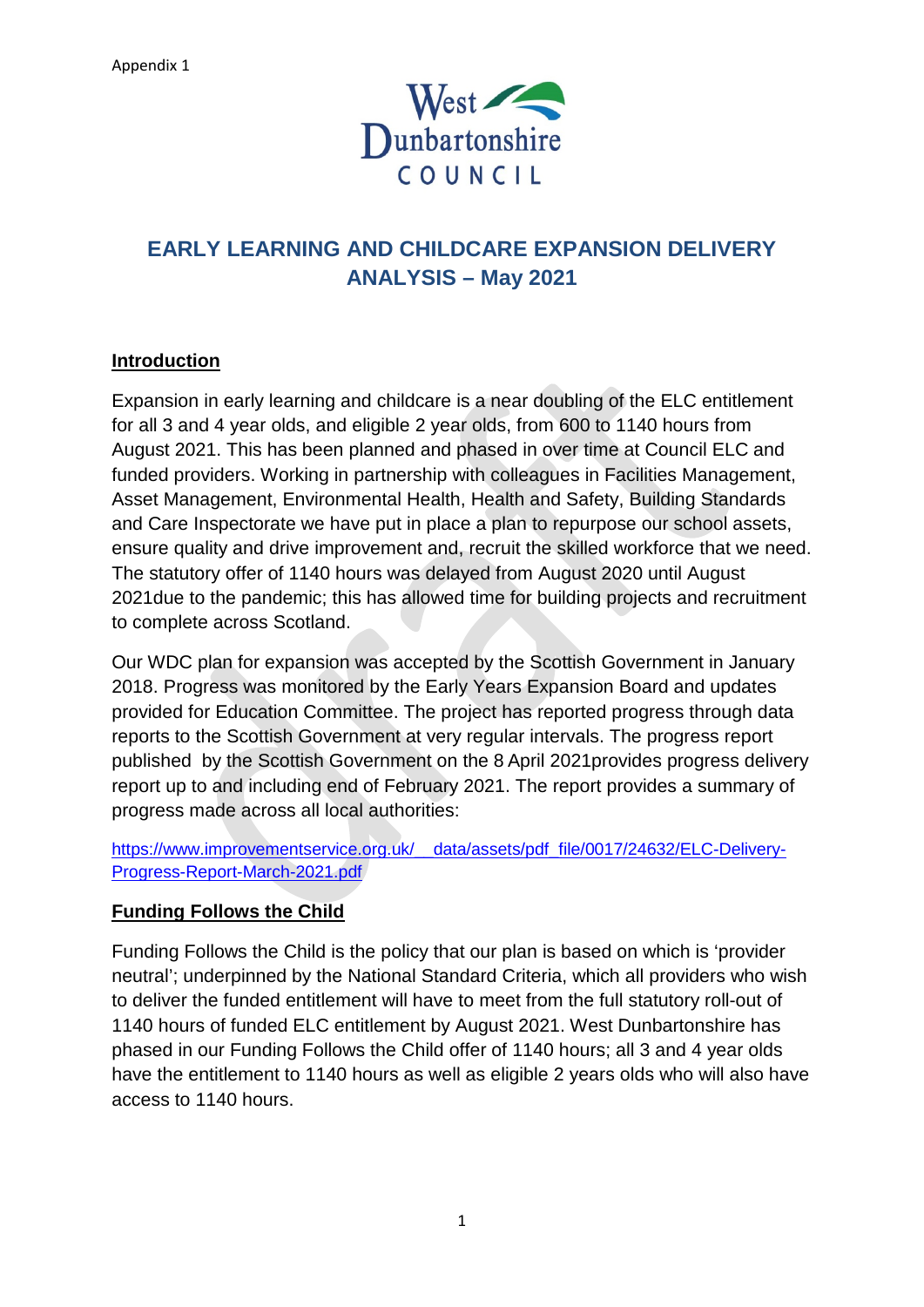# **Key Messages Early Learning and Childcare Expansion Delivery Progress**

## **1140 Hours:**

Data returned by local authorities indicated that 114,222 children were accessing funded ELC at the end of February 2021 of these, 98,474 children (86%) were accessing more than the statutory entitlement of 600 hours, and 74,096 children (65%) were accessing 1140 hours funded ELC. In WDC 1702 children were accessing 1140 hours and 203 children were accessing 600 hours. In WDC that equates to 86% of children accessing 1140 hours and 14% accessing 600 hours in February 2021.

In April this had increased to 89% of children at 1140 hours and 11% of children at 600 hours. In WDC the final three building projects provided 174 additional places outstanding for 1140 hours. This represents 6.6 % of the1140 places that we required to put in place at that time. As these projects completed on time, the Care inspectorate provided the appropriate registration which ensured completion of the 1140 hours project. The figures include funded local authority and private providers.

| <b>Comparison</b>                                                                     | <b>WDC</b> | <b>Scotland</b> |
|---------------------------------------------------------------------------------------|------------|-----------------|
| February 2021                                                                         |            |                 |
| % children accessing more than the statutory<br>entitlement of 600 hours (1140 hours) | 86%        | 86%             |
| <b>March 2021</b>                                                                     |            |                 |
| % children accessing more than the statutory<br>entitlement of 600 hours (1140 hours) | 89%        | ?               |
| <b>April 2021</b>                                                                     |            |                 |
| % children accessing more than the statutory<br>entitlement of 600 hours (1140 hours) | 93.37%     | ?               |
| <b>May 2021</b>                                                                       |            |                 |
| % children accessing more than the statutory<br>entitlement of 600 hours (1140 hours) | 100%       |                 |

# **Funded Providers**

Funded providers in the private and voluntary sectors and childminders provide 31% of all funded provision in Scotland. 68% of children who access most of their hours with funded providers are accessing 1140 hours, while in local authority settings across Scotland this figure is 64%. In WDC 100% of children are now accessing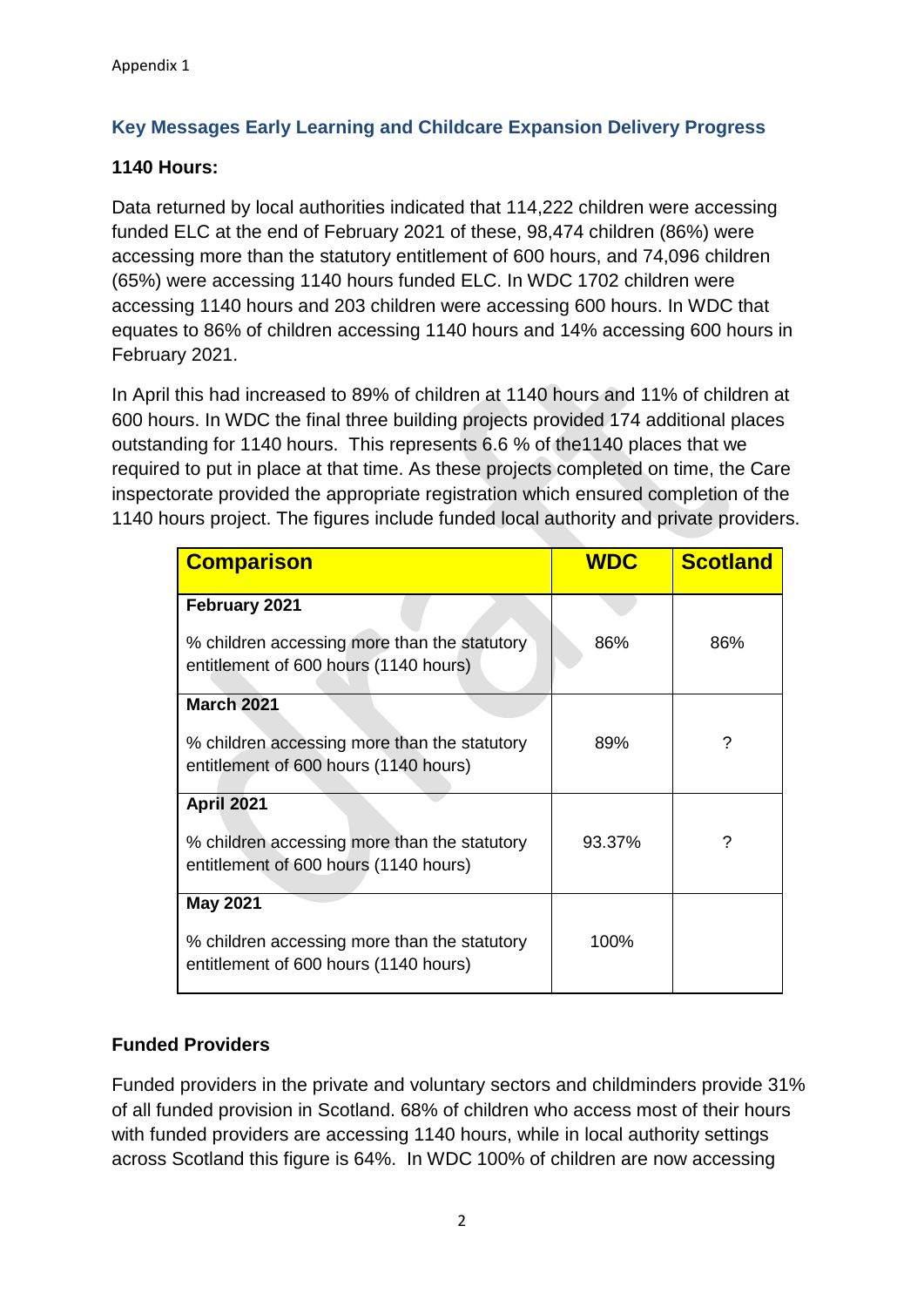#### Appendix 1

1140 hours at local authority ELC and 100% of children at our funded partner providers.

This is an increase compared to August 2020, when 56% of children in local authority settings were accessing 1140 hours. This indicates that expansion activities in Scotland during this period have been primarily advanced in local authority settings. This is not representative of WDC as private funded providers have been at 100% funding offer of 1140 hours from August 2019 as they had the capacity and infrastructure to do so. This early offer of 1140 hours, benefitted approximately one quarter of eligible children in WDC. The eleven funded partner providers have places for just over 500 eligible children. This was also supportive of the families who are mainly working parents.

| <b>Comparison</b>                   | <b>WDC</b> | <b>Scotland</b> |
|-------------------------------------|------------|-----------------|
| % accessing 1140 hours using funded | 100%       | 68 %            |
| providers                           |            |                 |

# **Workforce:**

Local authority ELC workforce across Scotland was reported to have increased by 6,948 FTE since academic year 2016/17, including an increase of 505 FTE since August 2020. In WDC we required 447 staff to deliver the expanded hours. We have phased our increased workforce requirements over time as new ELC have opened to deliver 1140 hours. The expanded workforce recruitment programme included central staff, facilities workers, ELC practitioners, teachers, EELs and ELC leaders. By February 2021, WDC had recruited 433 staff. The final staff required in our plan are being recruited. The table on page 5 illustrates WDC progress over time to April 2021 and what we require for August. This recruitment is underway. See table 1 on page 4

## **Capital Projects Programme**

At January 2021, there were 917 projects in the capital projects programme across Scotland, 64% of those projects were complete by February 2021. It is forecast that of the capital projects required to support the delivery of 1140 from August, 94% will be complete by August 2021. For the 6% of projects in Scotland that are providing additional space required for August, but which will be completed after August, 89% have a stated contingency plan to ensure that there is sufficient additional capacity to meet forecast demand for 1140 hours from August 2021. There is no requirement for a contingency plan to provide 1140 hours for our eligible children as the WDC building projects are complete. Our plan had one new build, refurbishments and actions required to meet Care Inspectorate Standards. Almost all of our legacy ELC required some work to meet the expected standard e.g. kitchens, decoration, flooring, toilets etc. The most ambitious part of the capital plan was using our existing school and ELC assets to create the environments that we required for 1140 hours, within the timescales set. See table 2 on page 5.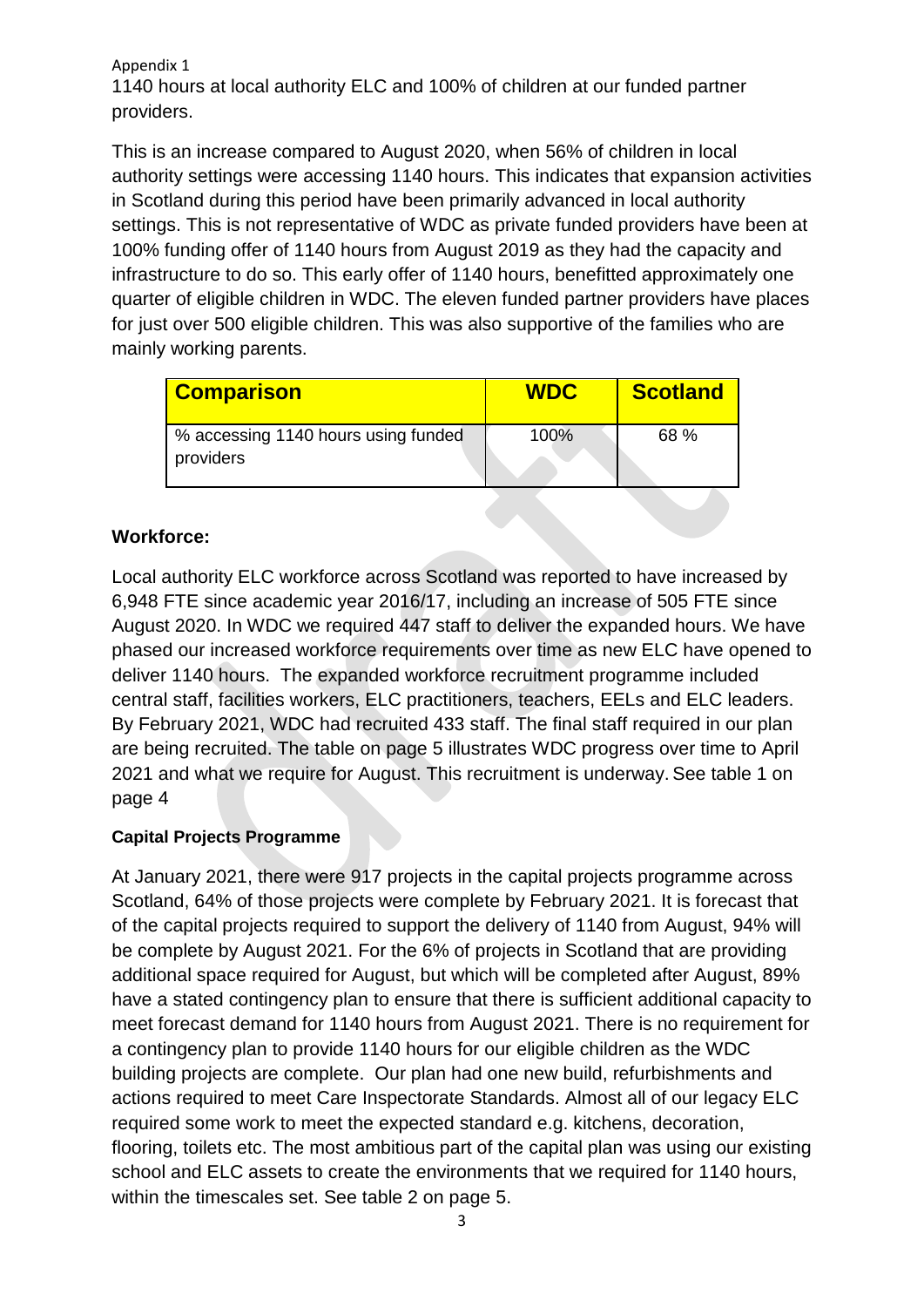## Appendix 1 **TABLE ONE**

| <b>Workforce</b><br>(FTE)                               | <b>Aug-20</b> | <b>Feb-21</b> | <b>Apr-21</b> | <b>Forecast</b><br><b>Aug-21</b> | <b>Required</b><br>increase<br>from Apr-21<br>to Aug-21 | <b>Forecast</b><br>Apr-22 | <b>Required</b><br>increase<br>from<br>Apr-21 to<br>Apr-22 |
|---------------------------------------------------------|---------------|---------------|---------------|----------------------------------|---------------------------------------------------------|---------------------------|------------------------------------------------------------|
| <b>Staff in post</b>                                    |               |               |               |                                  |                                                         |                           |                                                            |
| Managers (settings)                                     | 41.9          | 45.9          | 46.5          | 47.5                             | 1.0                                                     | 47.5                      | 1.0                                                        |
| <b>Teachers</b>                                         | 16.4          | 16.4          | 16.4          | 16.4                             | 0.0                                                     | 16.4                      | 0.0                                                        |
| Senior practitioners /<br>graduates                     | 5.6           | 7.6           | 8.0           | 9.0                              | 1.0                                                     | 9.0                       | 1.0                                                        |
| Additional graduates<br>(EEL)                           | 8.0           | 9.6           | 9.6           | 11.0                             | 1.4                                                     | 11.0                      | 1.4                                                        |
| Practitioners                                           | 217.2         | 247.7         | 252.2         | 258.7                            | 6.5                                                     | 258.7                     | 6.5                                                        |
| Apprentices                                             | 11.4          | 6.0           | 6.0           | 6.0                              | 0.0                                                     | 6.0                       | 0.0                                                        |
| C2 care workers /<br>support staff (SSSC<br>registered) | 31.4          | 38.5          | 32.3          | 32.3                             | 0.0                                                     | 32.3                      | 0.0                                                        |
| Admin / auxiliary staff<br>(non-SSSC registered)        | 21.9          | 25.9          | 26.0          | 27.4                             | 1.4                                                     | 27.4                      | 1.4                                                        |
| Others                                                  | 0.0           | 13.1          | 17.0          | 20.1                             | 3.1                                                     | 18.9                      | 1.9                                                        |
| <b>Staff in post - Central</b><br>costs                 |               |               |               |                                  |                                                         |                           |                                                            |
| Managers (central)                                      | 1.4           | 1.4           | 1.4           | 1.4                              | 0.0                                                     | 1.4                       | 0.0                                                        |
| Quality assurance -<br>teachers                         | 0.0           | 0.0           | 0.0           | 0.0                              | 0.0                                                     | 0.0                       | 0.0                                                        |
| Quality assurance -<br>other                            | 0.0           | 0.0           | 0.0           | 0.0                              | 0.0                                                     | 0.0                       | 0.0                                                        |
| Improvement support -<br>teachers                       | 0.0           | 0.0           | 0.0           | 0.0                              | 0.0                                                     | 0.0                       | 0.0                                                        |
| Improvement support -<br>others                         | 0.0           | 0.0           | 0.0           | 0.0                              | 0.0                                                     | 0.0                       | 0.0                                                        |
| <b>Early Years</b>                                      | 3.0           | 3.0           | 3.0           | 3.0                              | 0.0                                                     | 3.0                       | 0.0                                                        |
| <b>Management Team</b>                                  |               |               |               |                                  |                                                         |                           |                                                            |
| <b>Central Admin</b>                                    | 2.0           | 1.9           | 1.9           | 1.9                              | 0.0                                                     | 1.9                       | 0.0                                                        |
| <b>Others</b>                                           | 2.1           | 2.1           | 2.1           | 2.1                              | 0.0                                                     | 2.1                       | 0.0                                                        |
| <b>Total</b>                                            | 362.3         | 419.1         | 422.4         | 436.8                            | 14.4                                                    | 435.6                     | 13.2                                                       |